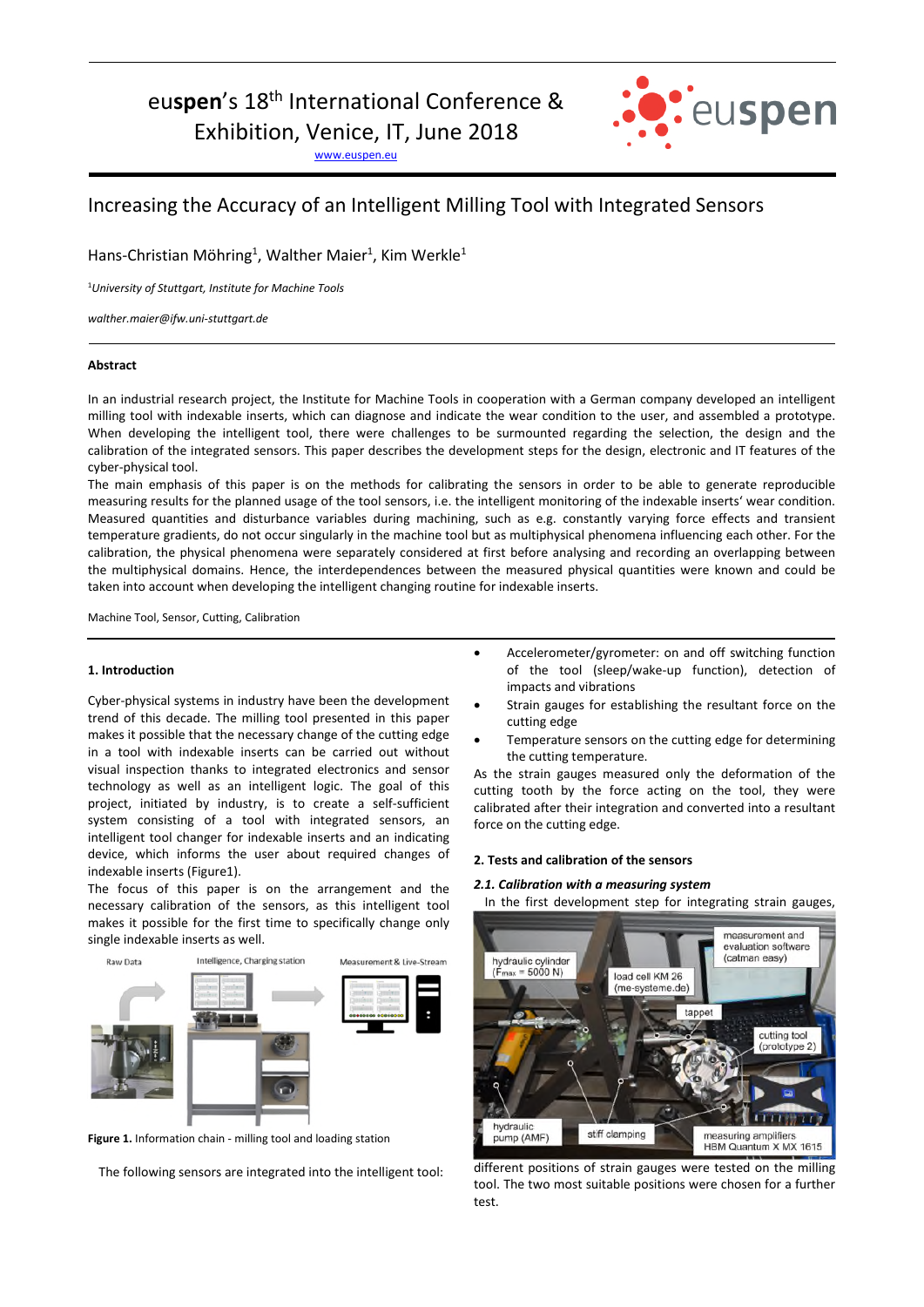**Figure 2.** Measuring set-up for calibrating the resultant force of the milling tool

Figure 2 shows the test set-up for calibrating the strain gauges on the milling tool by using a force applied via a hydraulic system. The prototype of the milling tool was clamped tightly on a solid test bed and loaded with a force of up to 5000N on the insert via a piston. A measuring amplifier HBM Quantum and a load cell KM26 by me-systeme, which was calibrated with weights before, were used as reference measuring system.

Figure 3 shows the test results for calibrating the strain gauges with a stepped increase and decrease of the applied force. It can be clearly seen that the deformation follows the stepped course, although there are differences between the two integrated strain gauges. Owing to the smaller differences between the applied force and the measured deformation, the position of the strain gauge 2 was chosen for the further design of the prototype and the further experimental tests.



**Figure 3.** Force applied in steps (red) on the primary abscissa compared with the measured deformation curves (green and blue) on the cutter teeth via integrated strain gauges (secondary abscissa)

#### *2.2 Calibration with the first prototype electronics*

Electronics with a microcontroller ATMEGA328P was used for the first prototype of the intelligent tool. The deformation was measured with the strain gauge using an HX711 with an analogue-digital converter. Via a GPIO (General Purpose Input Output), it supplied the microcontroller with the measured values in the form of digits, which must be converted into a measured force then.

To record, represent and save the data measured in the tool, a conversion factor x must be determined. Regarding the integrated strain gauge 2, an average conversion factor of  $x = F/D$  igits = 0.007643 N/Digits was established from several calibration measurements. Figure 4 presents the comparison between the measured digits (blue), the applied force as well as the force measured on the milling tool, taking account of the average conversion factor.



**Figure 4.** Digits measured with HX711 (blue, on the primary abscissa) vs applied force (red) in comparison to the measured and calculated forces (green), both on the secondary abscissa

The graph clearly shows that the applied force (red) is higher than the force established on the strain gauge or rather is ahead of the curve in the phase of increasing force. At the maximum, the force on the strain gauge (green) is, however, higher than the applied force. This was also confirmed for other load profiles and in further tests. This could be caused by friction effects between the tappet and the load cell, which was built into a metal casing. With decreasing force, the deformation at the strain gauge (green) decreases more slowly than the applied force. To sum up, both the strain gauge and the used electronics of the milling tool proved to be suitable for measuring the forces on the indexable insert of milling tools.

#### *2.3 Test of temperature influence*

However, as the indexable insert in the machine tool warms up intensely during the milling process, the influence of an increasing cutting edge temperature was examined in the subsequent test. Taking the tests presented above into consideration, it therefore became necessary to develop the test set-up further. A heating spiral was made to simulate a heating source directly on the cutting edge. With this heat source, it was possible to locally apply heat to the indexable insert in the tool via a thrust piece, comparable to the heat arising in cutting processes.



**Figure 5.** Test set-up for examining the heat influence

In order to reduce not only the friction between the metal housing of the load cell and the tappet but also the heating of the load cell, a pressure piston out of Teflon was developed. The tappet, connected to the pressure piston, as well as the adjusted thrust piece for the indexable insert were manufactured out of invar steel to keep the thermally induced expansion of the thrust unit small. Figure 5 shows the test setup for examining the deformations under the influence of heat.

*The complete paper will show the results of the tests for examining the heat influence and how to increase the accuracy by using an improved circuit.* 

#### **3. Conclusion**

The measuring results presented in this paper were used for a further development step of an intelligent milling tool with integrated monitoring of resultant force and cutting temperature. The first prototype could monitor the cutting edge of an indexable insert with moderate accuracy. Then a possibility was developed for measuring the resultant force with good accuracy via the deformation. Thanks to the increased application effort, the final milling tool will be equipped with eight force measuring points on eight indexable inserts. Opposite indexable inserts will be interconnected to a full bridge via a measuring amplifier. The cutting temperatures